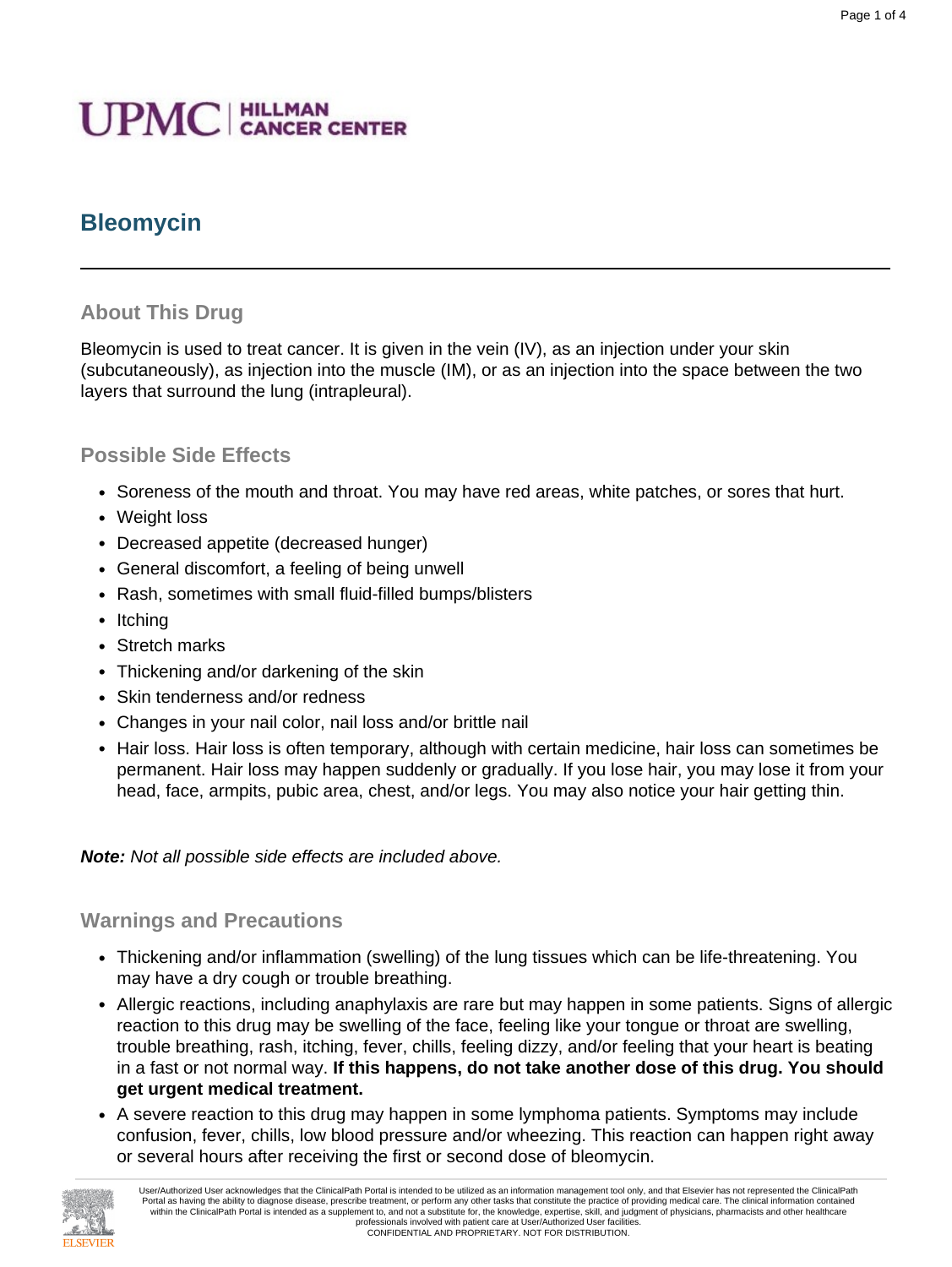- Heart attack, stroke or other blood vessel problems may rarely occur
- Changes in your kidney function
- Changes in your liver function

## **Important Information**

• This drug may be present in the saliva, tears, sweat, urine, stool, vomit, semen, and vaginal secretions. Talk to your doctor and/or your nurse about the necessary precautions to take during this time.

# **Treating Side Effects**

- Drink plenty of fluids (a minimum of eight glasses per day is recommended).
- Mouth care is very important. Your mouth care should consist of routine, gentle cleaning of your teeth or dentures and rinsing your mouth with a mixture of 1/2 teaspoon of salt in 8 ounces of water or 1/2 teaspoon of baking soda in 8 ounces of water. This should be done at least after each meal and at bedtime.
- If you have mouth sores, avoid mouthwash that has alcohol. Also avoid alcohol and smoking because they can bother your mouth and throat.
- To help with decreased appetite, eat small, frequent meals. Eat foods high in calories and protein, such as meat, poultry, fish, dry beans, tofu, eggs, nuts, milk, yogurt, cheese, ice cream, pudding, and nutritional supplements.
- Consider using sauces and spices to increase taste. Daily exercise, with your doctor's approval, may increase your appetite.
- To help with weight loss, drink fluids that contribute calories (whole milk, juice, soft drinks, sweetened beverages, milkshakes, and nutritional supplements) instead of water.
- Include a source of protein at every meal and snack, such as meat, poultry, fish, dry beans, tofu, eggs, nuts, milk, yogurt, cheese, ice cream, pudding, and nutritional supplements.
- To help with hair loss, wash with a mild shampoo and avoid washing your hair every day. Avoid coloring your hair.
- Avoid rubbing your scalp, pat your hair or scalp dry.
- Limit your use of hair spray, electric curlers, blow dryers, and curling irons.
- If you are interested in getting a wig, talk to your nurse and they can help you get in touch with programs in your local area.
- Moisturize your skin several times a day.
- Avoid sun exposure and apply sunscreen routinely when outside.
- Keeping your nails moisturized may help with brittleness.
- If you get a rash do not put anything on it unless your doctor or nurse says you may. Keep the area around the rash clean and dry. Ask your doctor for medicine if your rash bothers you.

# **Food and Drug Interactions**

• There are no known interactions of bleomycin with food.

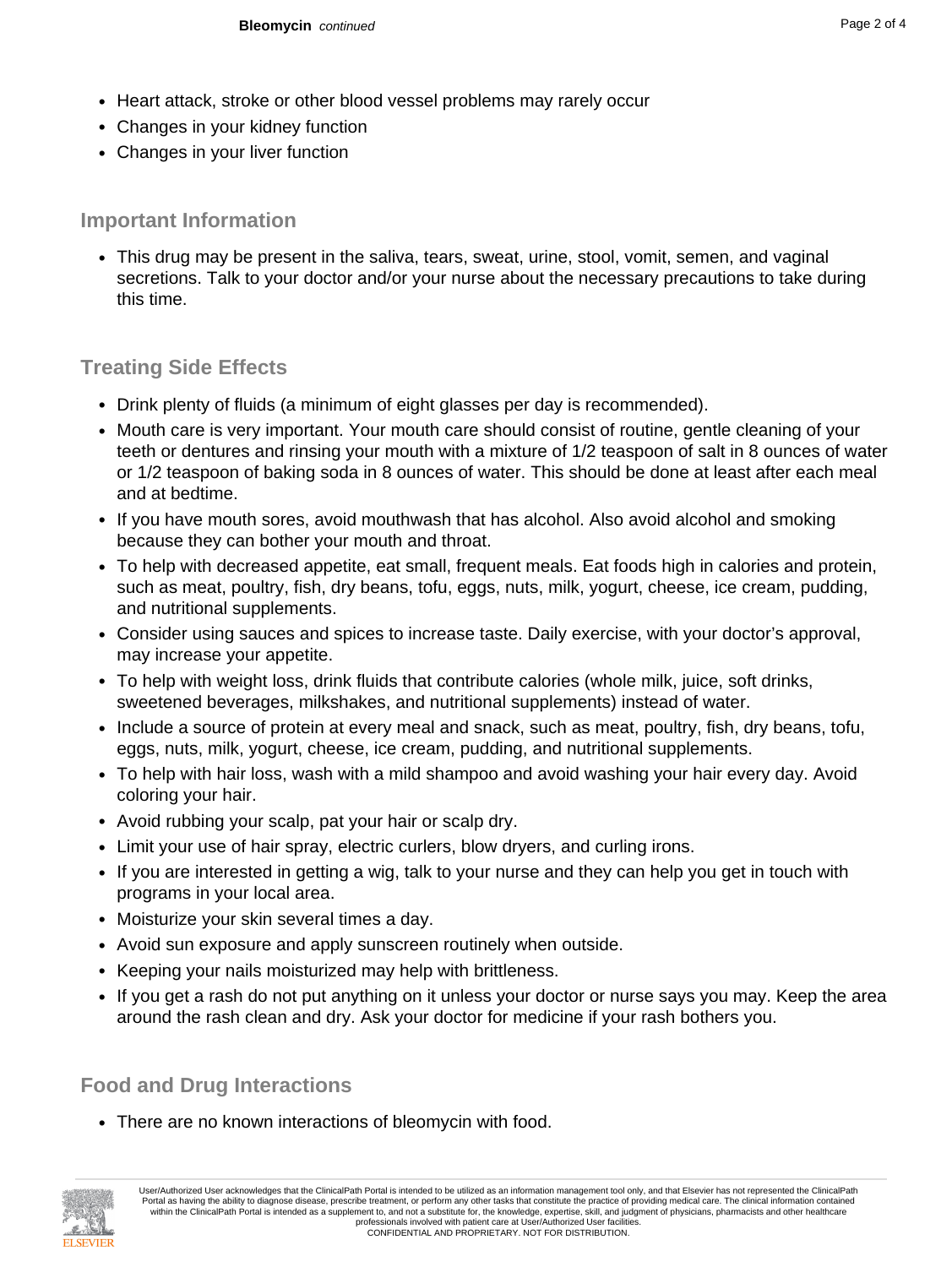• Check with your doctor or pharmacist about all other prescription medicines and over-the-counter medicines and dietary supplements (vitamins, minerals, herbs, and others) you are taking before starting this medicine as there are known drug interactions with bleomycin. Also, check with your doctor or pharmacist before starting any new prescription or over-the-counter medicines, or dietary supplements to make sure that there are no interactions.

### **When to Call the Doctor**

Call your doctor or nurse if you have any of these symptoms and/or any new or unusual symptoms:

- Fever of 100.4° F (38° C) or higher
- Chills
- Confusion
- Wheezing and/or trouble breathing
- Dry cough
- Chest pain or symptoms of a heart attack. Most heart attacks involve pain in the center of the chest that lasts more than a few minutes. The pain may go away and come back, or it can be constant. It can feel like pressure, squeezing, fullness, or pain. Sometimes pain is felt in one or both arms, the back, neck, jaw, or stomach. **If any of these symptoms last 2 minutes, call 911**.
- Symptoms of a stroke such as sudden numbness or weakness of your face, arm, or leg, especially on one side of your body; sudden confusion, trouble speaking or understanding; sudden trouble seeing in one or both eyes; sudden trouble walking, feeling dizzy, loss of balance or coordination; or sudden bad headache with no known cause. **If you have any of these symptoms for 2 minutes, call 911**.
- Pain in your mouth or throat that makes it hard to eat or drink
- Lasting loss of appetite or rapid weight loss of five pounds in a week
- Tiredness that interferes with your daily activities
- Signs of possible liver problems: dark urine, pale bowel movements, pain in your abdomen, feeling very tired and weak, unusual itching, or yellowing of the eyes or skin
- Decreased or very dark urine
- A new rash or a rash that is not relieved by prescribed medicines
- Itching that is bothersome
- Signs of inflammation/infection (redness, swelling, pain) of the tissue around your nails.
- Signs of allergic reaction: swelling of the face, feeling like your tongue or throat are swelling, trouble breathing, rash, itching, fever, chills, feeling dizzy, and/or feeling that your heart is beating in a fast or not normal way. **If this happens, call 911 for emergency care.**
- If you think you may be pregnant

### **Reproduction Warnings**

• **Pregnancy warning**: This drug can have harmful effects on the unborn baby. Women of childbearing potential should use effective methods of birth control during your cancer treatment. Let your doctor know right away if you think you may be pregnant.